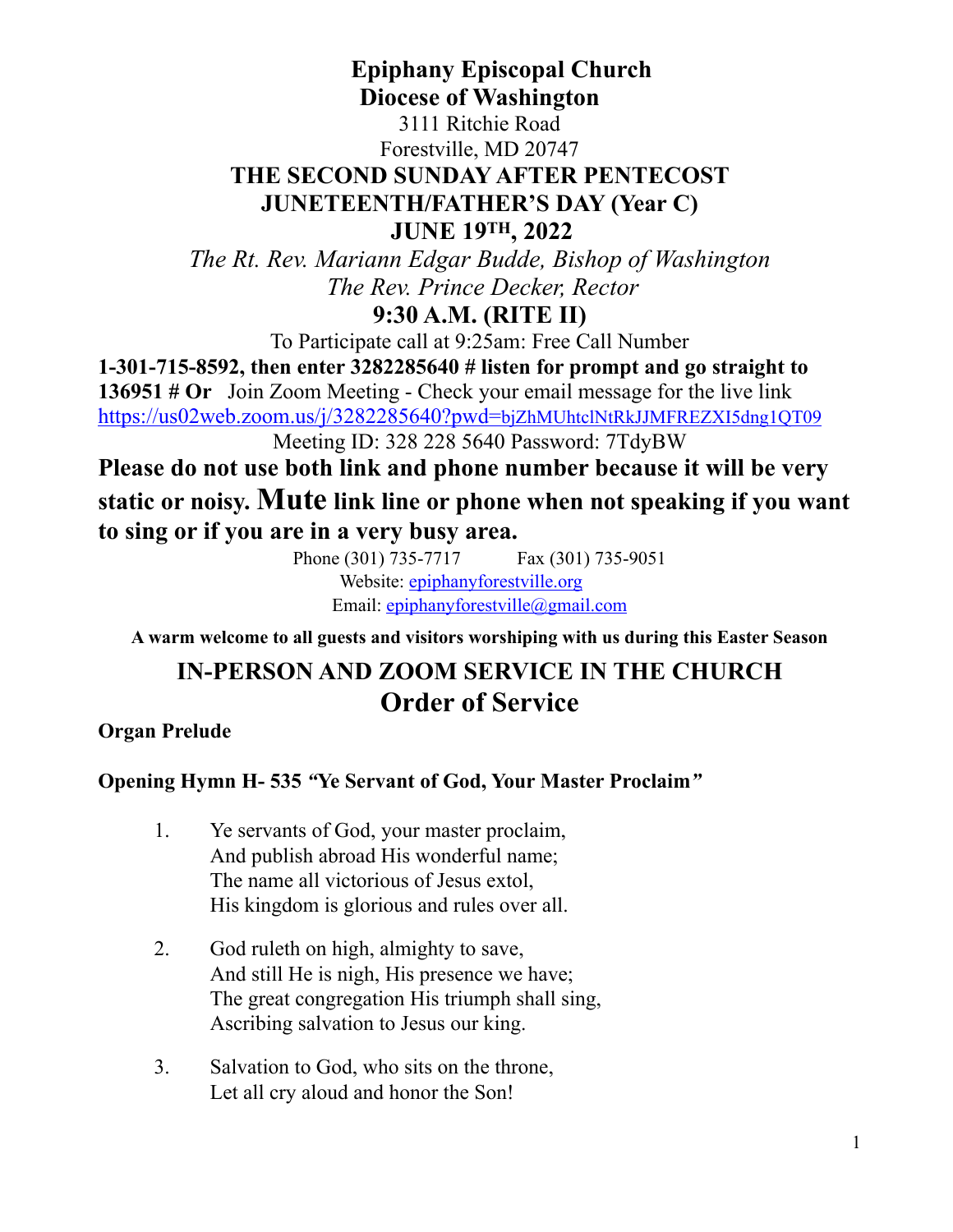The praises of Jesus the angels proclaim, Fall down on their faces and worship the Lamb.

4. Then let us adore, and give Him His right, All glory and power, and wisdom and might; All honor and blessing, with angels above, And thanks never ceasing, and infinite love.

**Celebrant:** Blessed be God: Father, Son and Holy Spirit. **People:** *And blessed be his kingdom, now and for ever.*

#### **Collect for Purity**

Almighty God, to you all hearts are open, all desires known, and from you no secrets are hid: Cleanse the thoughts of our hearts by the inspiration of your Holy Spirit, that we may perfectly love you, and worthily magnify your holy Name; through Christ our Lord. *Amen.*

#### **The Gloria L243**

Glory, Glory, hallelujah, Lord we praise your Holy name, Glory, Glory hallelujah, Lord we praise your Holy name.

Glory to God in the highest, and peace to His people on earth.

Lord God, heavenly King, almighty God and Father, we worship you, we give you thanks, we praise you for your glory.

Lord Jesus Christ, only son of the Father, Lord God, Lamb of God, Glory, Glory, hallelujah, Lord we praise your Holy name, Glory, Glory hallelujah, Lord we praise your Holy name.

You take away the sin of the world: have mercy on us; You are seated at the right hand of the Father: receive our prayer.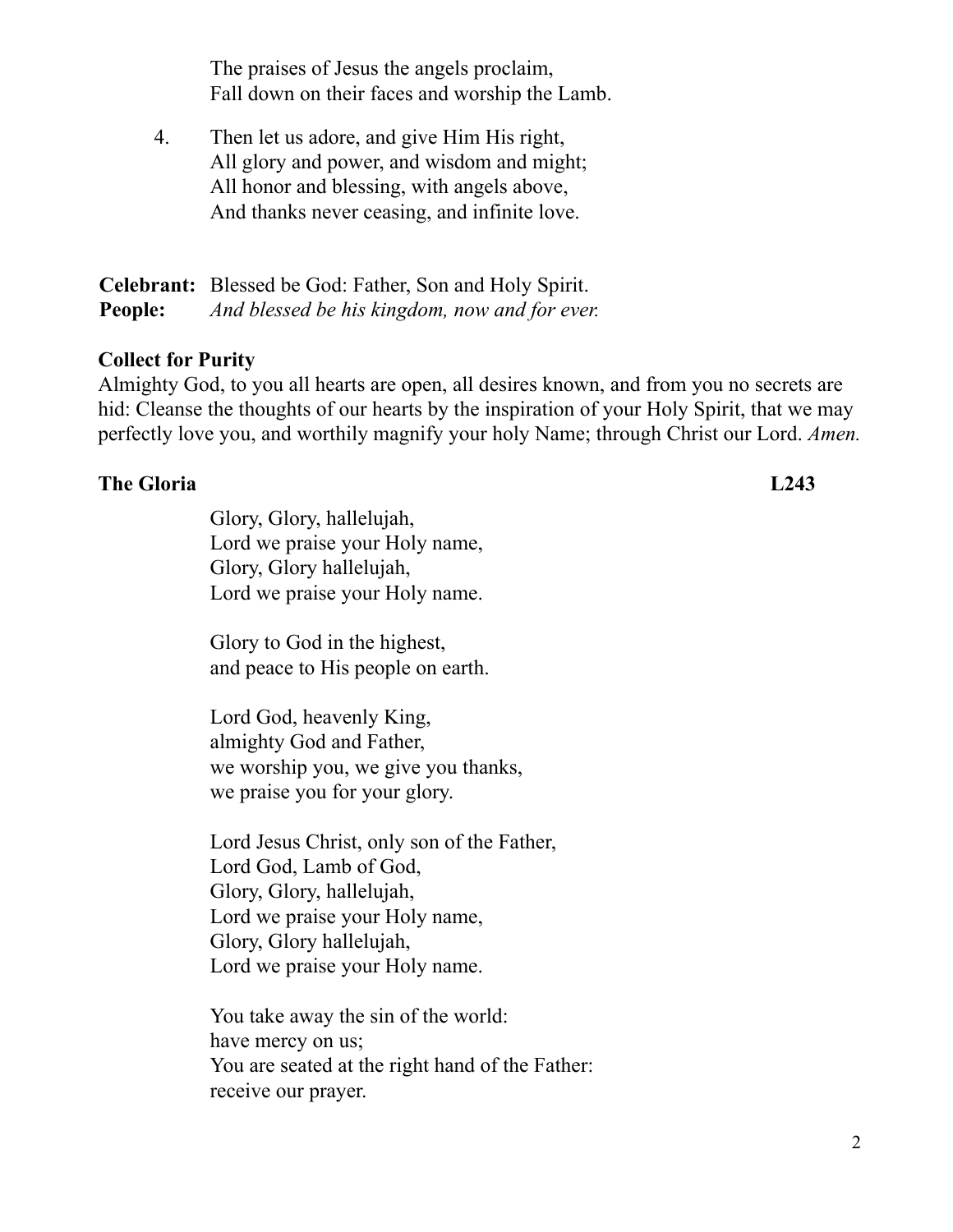For you alone are the Holy One, you alone are the Lord,

You alone are the Most High, Jesus Christ, with the Holy Spirit, in the glory of God the Father.

Glory, Glory, hallelujah, Lord we praise your Holy name, Glory, Glory hallelujah, Lord we praise your Holy name. *Amen.*

# The Collect Second Sunday After Pentecost:

| Celebrant: | The Lord be with you   |
|------------|------------------------|
| People:    | And also with you      |
|            | Celebrant: Let us pray |

O Lord, make us have perpetual love and reverence for your holy Name, for you never fail to help and govern those whom you have set upon the sure foundation of your lovingkindness; through Jesus Christ our Lord, who lives and reigns with you and the Holy Spirit, one God, for ever and ever. *Amen.*

# The First Reading Isaiah 65: 1 -

## *A Reading From The Book of Isaiah*

I was ready to be sought out by those who did not ask, to be found by those who did not seek me. I said, "Here I am, here I am," to a nation that did not call on my name. I held out my hands all day long to a rebellious people, who walk in a way that is not good, following their own devices; a people who provoke me to my face continually, sacrificing in gardens and offering incense on bricks; who sit inside tombs, and spend the night in secret places; who eat swine's flesh, with broth of abominable things in their vessels; who say, "Keep to yourself, do not come near me, for I am too holy for you." These are a smoke in my nostrils, a fire that burns all day long. See, it is written before me: I will not keep silent, but I will repay; I will indeed repay into their laps their iniquities and their ancestors' iniquities together, says the LORD; because they offered incense on the mountains and reviled me on the hills, I will measure into their laps full payment for their actions. Thus says the LORD: As the wine is found in the cluster, and they say, "Do not destroy it, for there is a blessing in it," so I will do for my servants' sake, and not destroy them all. I will bring forth descendants from Jacob, and from Judah inheritors of my mountains; my chosen shall inherit it, and my servants shall settle there.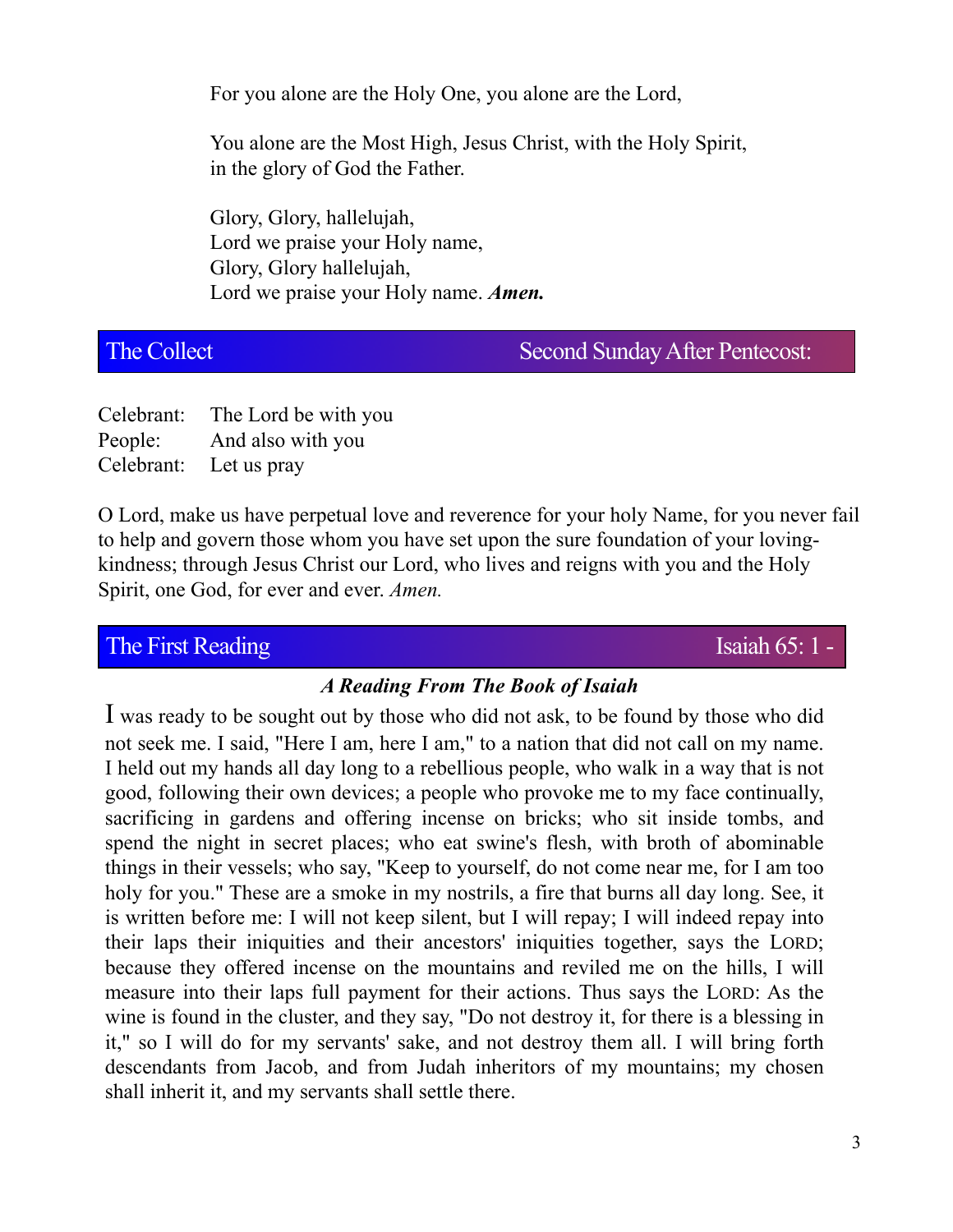**Reader:** The Word of the Lord **People:** *Thanks be to God*

# **The Psalm**

#### *The Psalm for this Sunday is Psalm 22. We will read it responsively by half verse breaking at the asterisk*

- 18 Be not far away, O LORD; \* you are my strength; hasten to help me.
- 19 Save me from the sword, \* my life from the power of the dog.
- 20 Save me from the lion's mouth, \* my wretched body from the horns of wild bulls.
- 21 I will declare your Name to my brethren; \* in the midst of the congregation I will praise you.
- 22 Praise the LORD, you that fear him; \* stand in awe of him, O offspring of Israel; all you of Jacob's line, give glory.
- 23 For he does not despise nor abhor the poor in their poverty; neither does he hide his face from them; \* but when they cry to him he hears them.
- 24 My praise is of him in the great assembly; \* I will perform my vows in the presence of those who worship him.
- 25 The poor shall eat and be satisfied, and those who seek the LORD shall praise him: \* "May your heart live for ever!"
- 26 All the ends of the earth shall remember and turn to the LORD, \* and all the families of the nations shall bow before him.
- 27 For kingship belongs to the LORD; \* he rules over the nations.

Glory to the Father and to the Son and to the Holy Spirit,\* As it was in the beginning, is now, and will be forever. Amen.

# The Epistle

## *A Reading From the Epistle to the Galatians*

Now before faith came, we were imprisoned and guarded under the law until faith would be revealed. Therefore, the law was our disciplinarian until Christ came, so that we might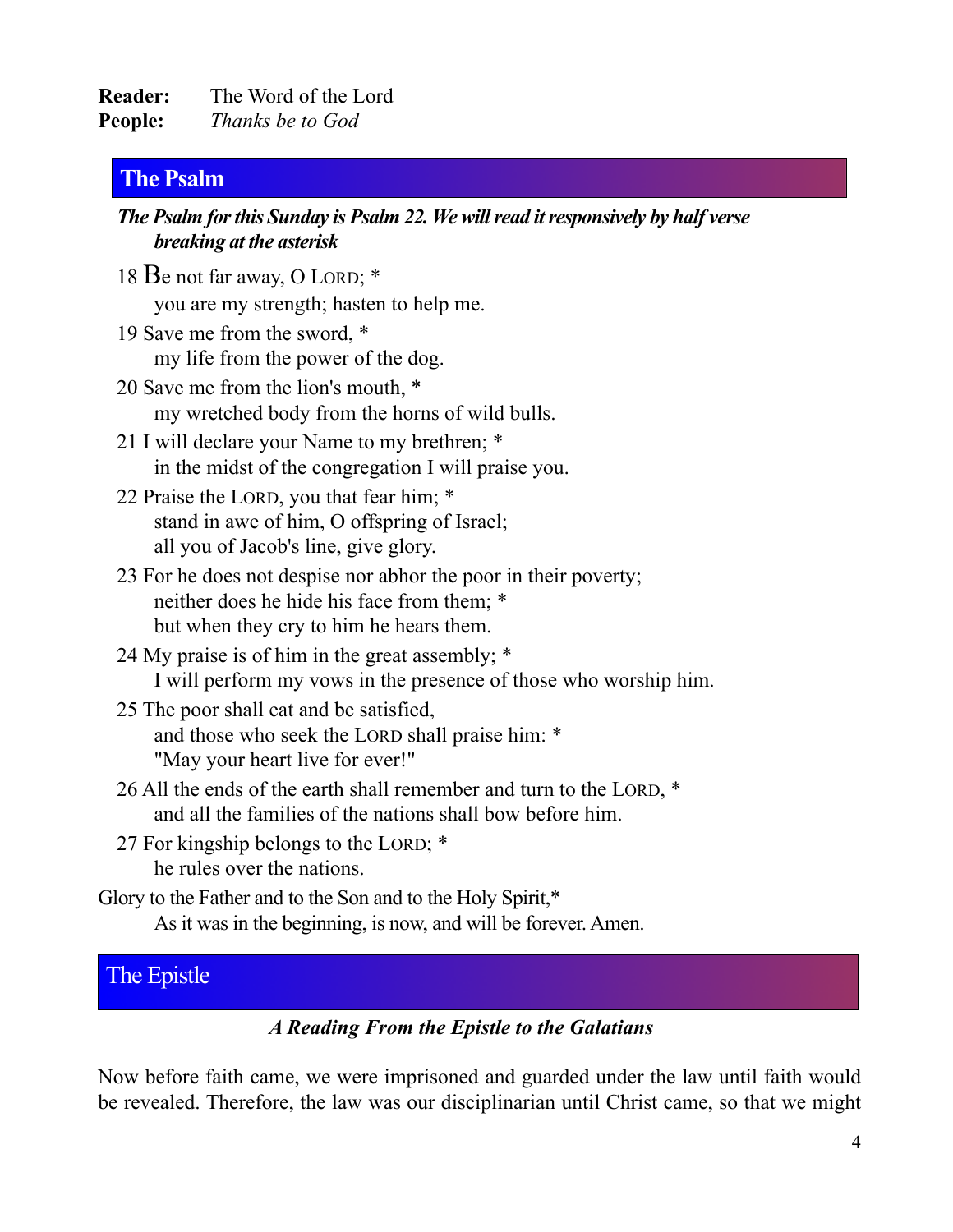be justified by faith. But now that faith has come, we are no longer subject to a disciplinarian, for in Christ Jesus you are all children of God through faith. As many of you as were baptized into Christ have clothed yourselves with Christ. There is no longer Jew or Greek, there is no longer slave or free, there is no longer male and female; for all of you are one in Christ Jesus. And if you belong to Christ, then you are Abraham's offspring, heirs according to the promise.

The Word of The Lord *Thanks be to God*

#### **Sequence Hymn H - 415 "When All Thy Mercies, O My God" vv1-3**

- 1. When all Thy mercies, O my God, My rising soul surveys, Transported with the view, I'm lost In wonder, love and praise.
- 2. O how shall words with equal warmth The gratitude declare, That glows within my ravished heart! But Thou canst read it there.
- 3. Ten thousand, thousand precious gifts My daily thanks employ; Nor is the least a cheerful heart That tastes those gifts with joy.

# **The Gospel** Luke Luke Luke 2008 and 2008 and 2008 and 2008 and 2008 and 2008 and 2008 and 2008 and 2008 and 2008 and 2008 and 2008 and 2008 and 2008 and 2008 and 2008 and 2008 and 2008 and 2008 and 2008 and 2008 and 2008

#### ✠ *[Sign forehead, lips and breast]* **The Holy Gospel of our Lord According to Luke** *Glory to you, Lord Christ*

Jesus and his disciples arrived at the country of the Gerasenes, which is opposite Galilee. As he stepped out on land, a man of the city who had demons met him. For a long time he had worn no clothes, and he did not live in a house but in the tombs. When he saw Jesus, he fell down before him and shouted at the top of his voice, "What have you to do with me, Jesus, Son of the Most High God? I beg you, do not torment me" -- for Jesus had commanded the unclean spirit to come out of the man. (For many times it had seized him; he was kept under guard and bound with chains and shackles, but he would break the bonds and be driven by the demon into the wilds.) Jesus then asked him, "What is your name?" He said, "Legion"; for many demons had entered him. They begged him not to order them to go back into the abyss. Now there on the hillside a large herd of swine was feeding; and the demons begged Jesus to let them enter these. So he gave them permission. Then the demons came out of the man and entered the swine, and the herd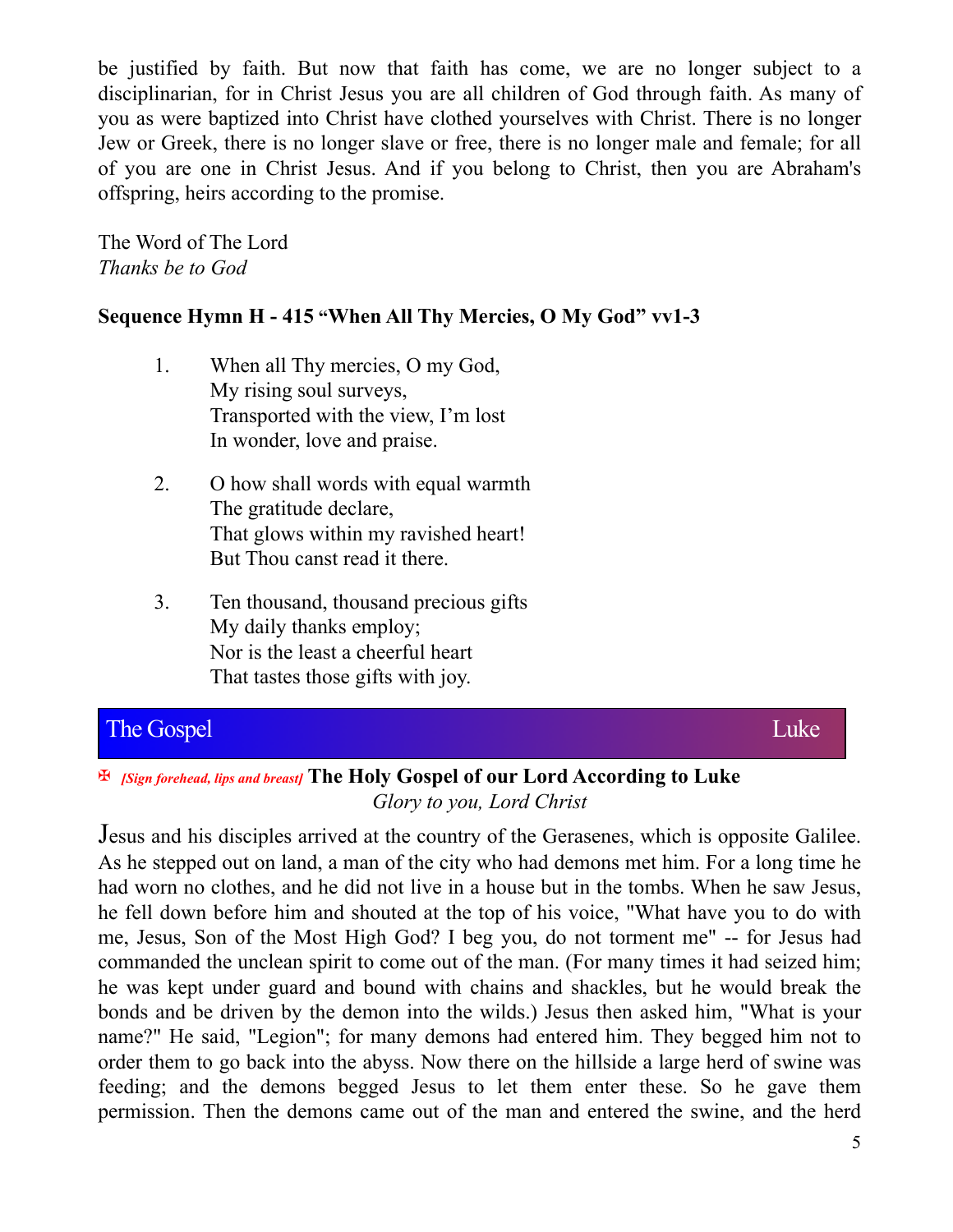rushed down the steep bank into the lake and was drowned. When the swineherds saw what had happened, they ran off and told it in the city and in the country. Then people came out to see what had happened, and when they came to Jesus, they found the man from whom the demons had gone sitting at the feet of Jesus, clothed and in his right mind. And they were afraid. Those who had seen it told them how the one who had been possessed by demons had been healed. Then all the people of the surrounding country of the Gerasenes asked Jesus to leave them; for they were seized with great fear. So he got into the boat and returned. The man from whom the demons had gone begged that he might be with him; but Jesus sent him away, saying, "Return to your home, and declare how much God has done for you." So he went away, proclaiming throughout the city how much Jesus had done for him.

**Reader:** The Gospel of the Lord. **People:** *Praise to you, Lord Christ*

#### **Sequence Hymn H- 415 "When All Thy Mercies, O My God" vv4-5**

- 4. When nature fails, and day and night Divide Thy works no more, My ever grateful heart, O Lord, Thy mercy shall adore.
- 5. Through all eternity to Thee A joyful song I'll raise; For, oh, eternity's too short To utter all Thy praise!

**The Sermon** Pastor Prince

#### **The Nicene Creed**

We believe in one God, the Father, the Almighty, maker of heaven and earth, of all that is, seen and unseen.

We believe in one Lord, Jesus Christ, the only Son of God, eternally begotten of the Father, God from God, Light from Light, true God from true God, begotten, not made, of one Being with the Father. Through him all things were made. For us and for our salvation, he came down from heaven: by the power of the Holy Spirit he became incarnate from the Virgin Mary, and was made man. For our sake he was crucified under Pontius Pilate; he suffered death and was buried. On the third day he rose again in accordance with the Scriptures; he ascended into heaven and is seated at the right hand of the Father. He will come again in glory to judge the living and the dead, and his kingdom will have no end.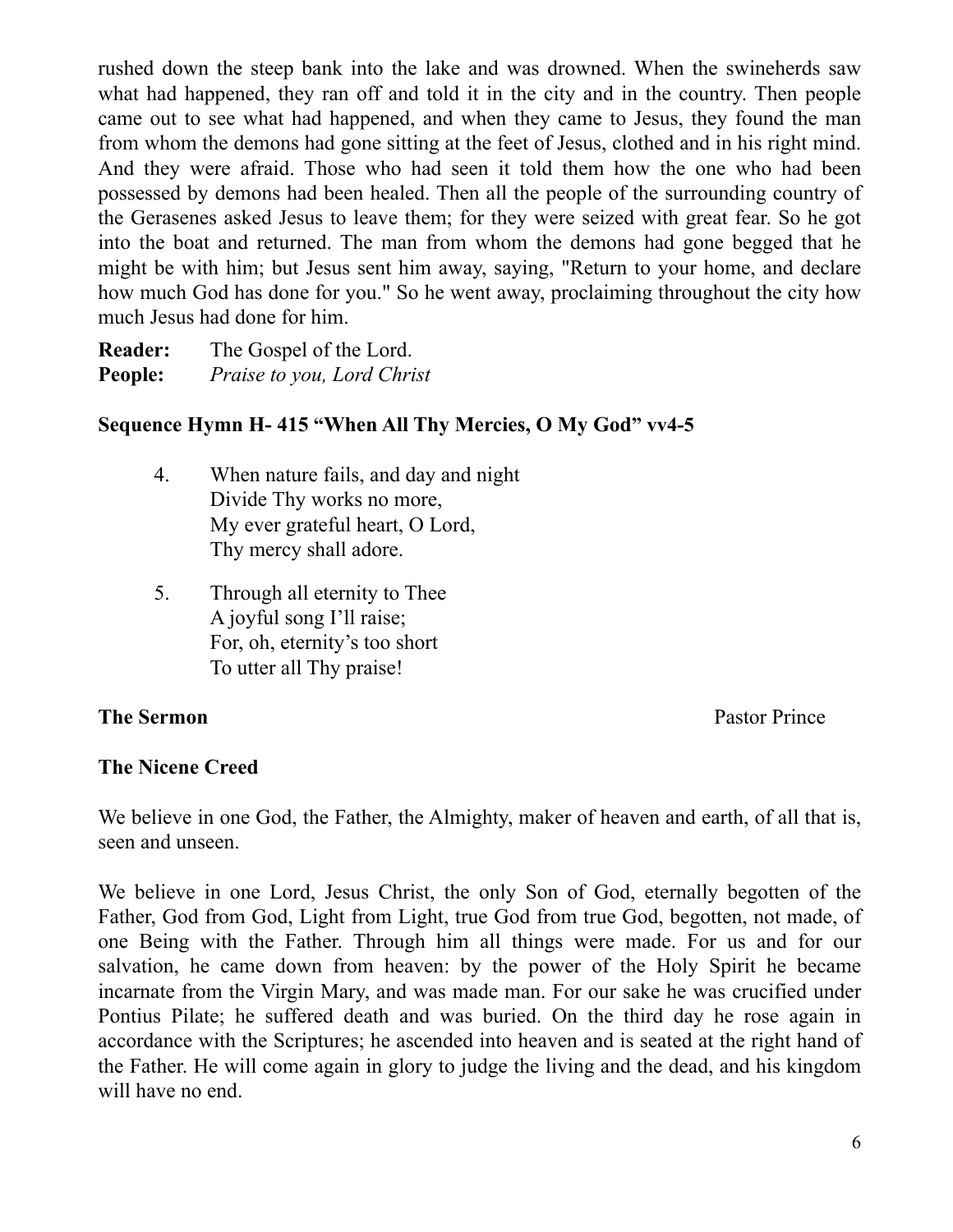We believe in the Holy Spirit, the Lord, the giver of life, who proceeds from the Father and the Son. With the Father and the Son he is worshiped and glorified. He has spoken through the Prophets. We believe in one holy catholic and apostolic Church. We acknowledge one baptism for the forgiveness of sins. We look for the resurrection of the dead, and the life of the world to come. Amen.

## **[Prayer Litany for Father's Day](http://fatpastor.wordpress.com/2009/06/21/litany-for-fathers/)**

- One: For fathers everywhere, who have given us life and love, that we may show them respect and love.
- **All:** *Holy God, hear this prayer for our fathers.*
- One For fathers who have lost a child through death, that their faith may give them hope, and their family and friends support and console them

**All:** *Holy God, hear this prayer for our fathers that mourn.*

One: For men, though without children of their own, acted like a fathers and have nurtured and cared for us.

#### **All:** *Holy God, hear this prayer for our father figures.*

- One: For step-fathers who have assumed that role with love and joy, who have loved the children of another as their own, and created a new family.
- **All:** *Holy God, hear this prayer for stepfathers.*
- One: For adoptive fathers, who have claimed the orphan and loved the once unwanted as a precious gift from God.
- **All:** *Holy God, hear this prayer for adoptive fathers.*
- One: For fathers who have been unable to be a source of strength, who have not responded to the needs of their children, and have not sustained their families.
- **All:** *Holy God, have mercy on absentee fathers.*
- One: For fathers who struggle with temptation, violence, or addiction. For those who do harm, and for those whom they have harmed.
- **All:** *Holy God, have mercy on fathers that struggle.*
- One: For new fathers, full of hope. For long-time fathers, full of wisdom. For the fathers yet to be, and fathers soon to be.
- **All:** *Holy God, hear our prayer for the fathers of your Church.*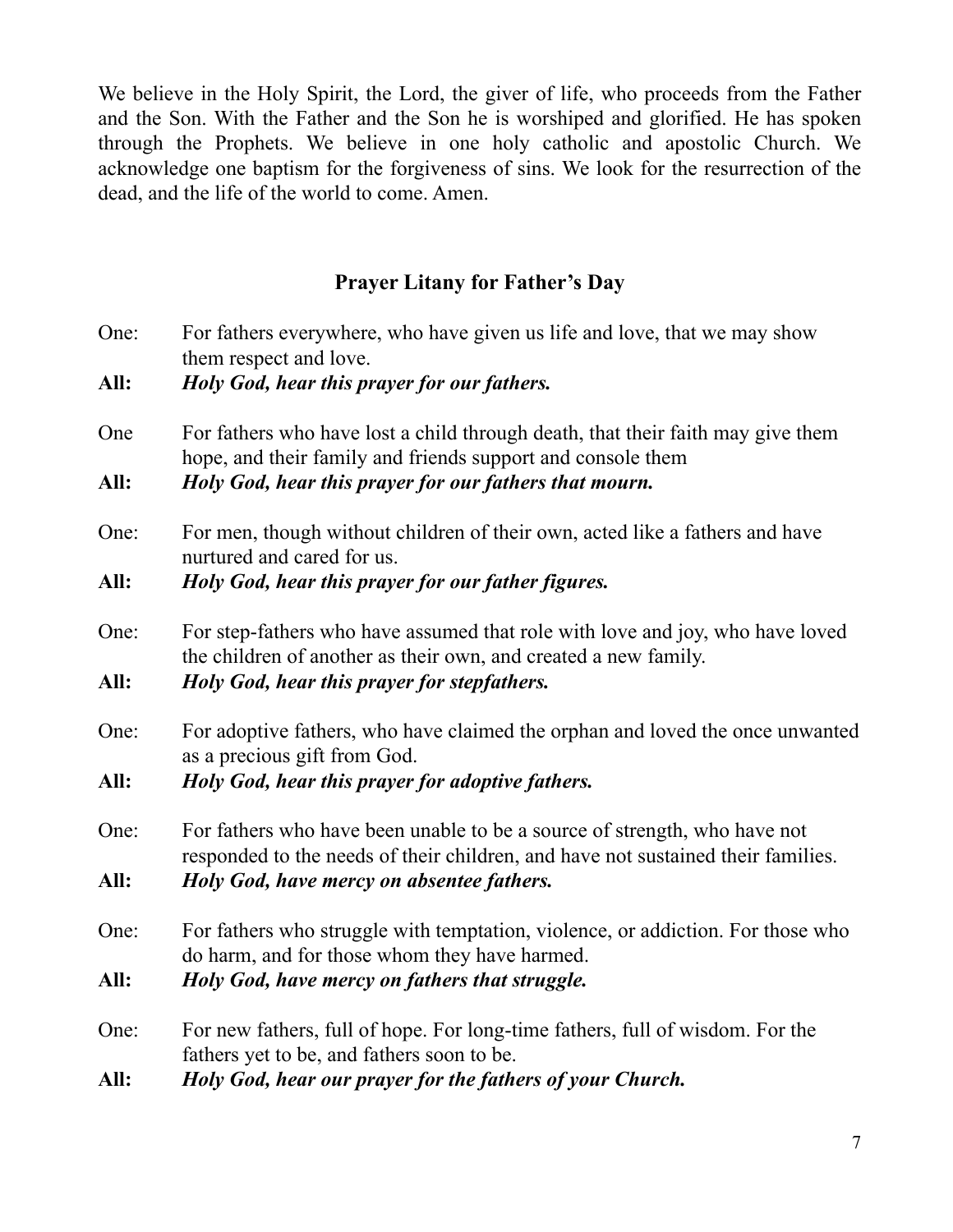- One: For those that have shaped our lives without claim of family or kinship. For those who have taught us, guided us, shaped us and molded us into servants of Christ our Lord.
- **All:** *Holy God, hear our prayer for the fathers of our faith.*
- One: God our Father, in your wisdom and love you made all things. Bless these men, that they may be strengthened as Christian fathers. Let the example of their faith and love shine forth. Grant that we, their sons and daughters, may honor them always with a spirit of profound respect. Grant this through Jesus Christ our Lord. Amen

Let us now pray for our own needs and the needs of others;

*Silence*

Lord in Your Mercy *Hear Our Prayer*

## **Confession of Sin**

*The Celebrant then says*

Let us confess our sins against God and our neighbor.

#### *Minister and People*

Most merciful God, we confess that we have sinned against you in thought, word, and deed, by what we have done, and by what we have left undone. We have not loved you with our whole heart; we have not loved our neighbors as ourselves. We are truly sorry and we humbly repent. For the sake of your Son Jesus Christ, have mercy on us and forgive us; that we may delight in your will, and walk in your ways, to the glory of your Name. Amen.

## *The Priest, stands and says*

Almighty God have mercy on you, forgive you all your sins through our Lord Jesus Christ, strengthen you in all goodness, and by the power of the Holy Spirit keep you in eternal life. Amen.

#### *Silence*

*A period of silence follows.*

#### *The Peace*

**Celebrant:** The peace of the Lord be always with you.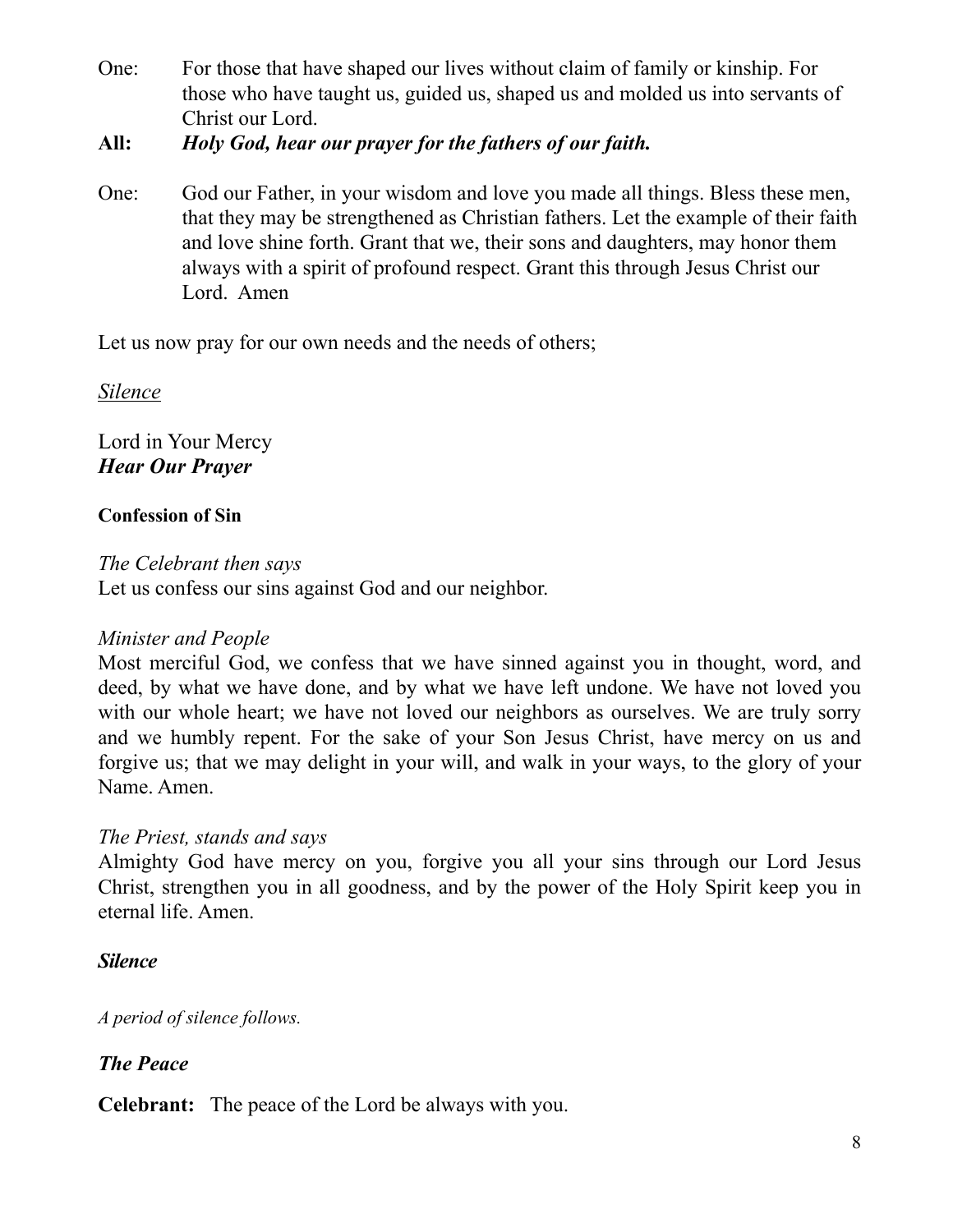## **People:** *And also with you. Announcements/Birthday/Wedding Anniversary Prayers*

#### **Please make your pledge and offerings now:**

**New e-giving tool:** The e-giving to Faithlife. To start giving go to this link: **[https://](https://faithlife.com/9589275/give) [faithlife.com/9589275/give](https://faithlife.com/9589275/give).** You will need to log in and setup your account and login info. This system will allow you to set up recurring giving if you choose, select the account you use to pay, choose if to pay for the cost of e-giving and view your giving history.

Presentation of the Offerings and Doxology (sung)

#### **Hymn: H-380 "***The Doxology"*

Praise God, from whom all blessings flow; Praise him, all creatures here below; Praise him above, ye heav'nly host; Praise Father, Son, and Holy Ghost.

### **Offertory Hymn H- 558 "Faith of Our Fathers" (**Please Set Your Bread and Wine)

1. Faith of our fathers, living still, In spite of dungeon, fire, and sword; Oh, how our hearts beat high with joy Whene'er we hear that glorious word.

> *Refrain* Faith of our fathers, holy faith, We will be true to thee till death!

- 2. Faith of our fathers, faith and prayers Shall win all nations unto thee, And thru the truth that comes from God, Mankind shall then indeed be free. *Refrain*
- 3. Faith of our fathers, we will love Both friend and foe in all our strife, And preach thee, too, as love knows how, By kindly words and virtuous life. *Refrain*

# **The Holy Communion THE GREAT THANKSGIVING: EUCHARISTIC PRAYER A**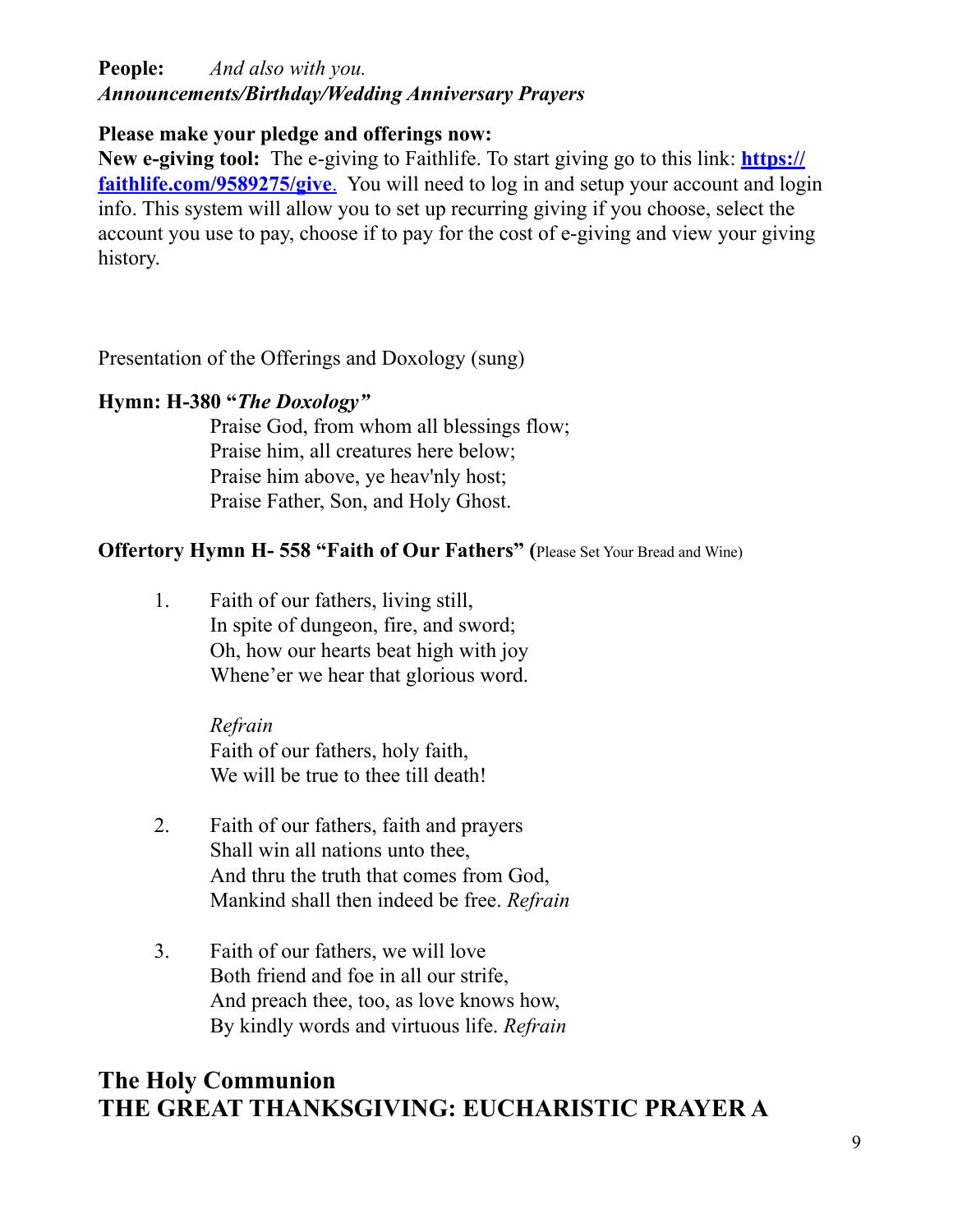*In this prayer, the lines in italics are spoken by the People. The Celebrant faces them and says* 

|           | The Lord be with you.                      |
|-----------|--------------------------------------------|
| People    | And also with you.                         |
| Celebrant | Lift up your hearts.                       |
| People    | We lift them to the Lord.                  |
| Celebrant | Let us give thanks to the Lord our God.    |
| People    | It is right to give him thanks and praise. |

## *Then, facing the Holy Table, the Celebrant proceeds*

It is right, and a good and joyful thing, always and every-where to give thanks to you, Father Almighty, Creator of heaven and earth. For you are the source of light and life, you made us in your image, and called us to new life in Jesus Christ our Lord.

Therefore we praise you, joining our voices with Angels and Archangels and with all the company of heaven, who for ever sing this hymn to proclaim the glory of your Name:

## *Celebrant and People*

## *Sanctus and Benedictus (standing)*

 $\overrightarrow{A}$  Holy,  $\overrightarrow{A}$  holy,  $\overrightarrow{B}$  holy Lord, God of power and might, heaven and earth are full of your glory. Hosanna in the highest. ✠ Blessed is he who comes in the name of the Lord. Hosanna in the highest.

*The people stand or kneel.*

#### *Then the Celebrant continues*

Holy and gracious Father: In your infinite love you made us for yourself, and, when we had fallen into sin and become subject to evil and death, you, in your mercy, sent Jesus Christ, your only and eternal Son, to share our human nature, to live and die as one of us, to reconcile us to you, the God and Father of all.

He stretched out his arms upon the cross, and offered himself, in obedience to your will, a perfect sacrifice for the whole world.

*At the following words concerning the bread, the Celebrant is to hold it, or to lay a hand upon it; and at the words concerning the cup, to hold or place a hand upon the cup and any other vessel containing wine to be consecrated.*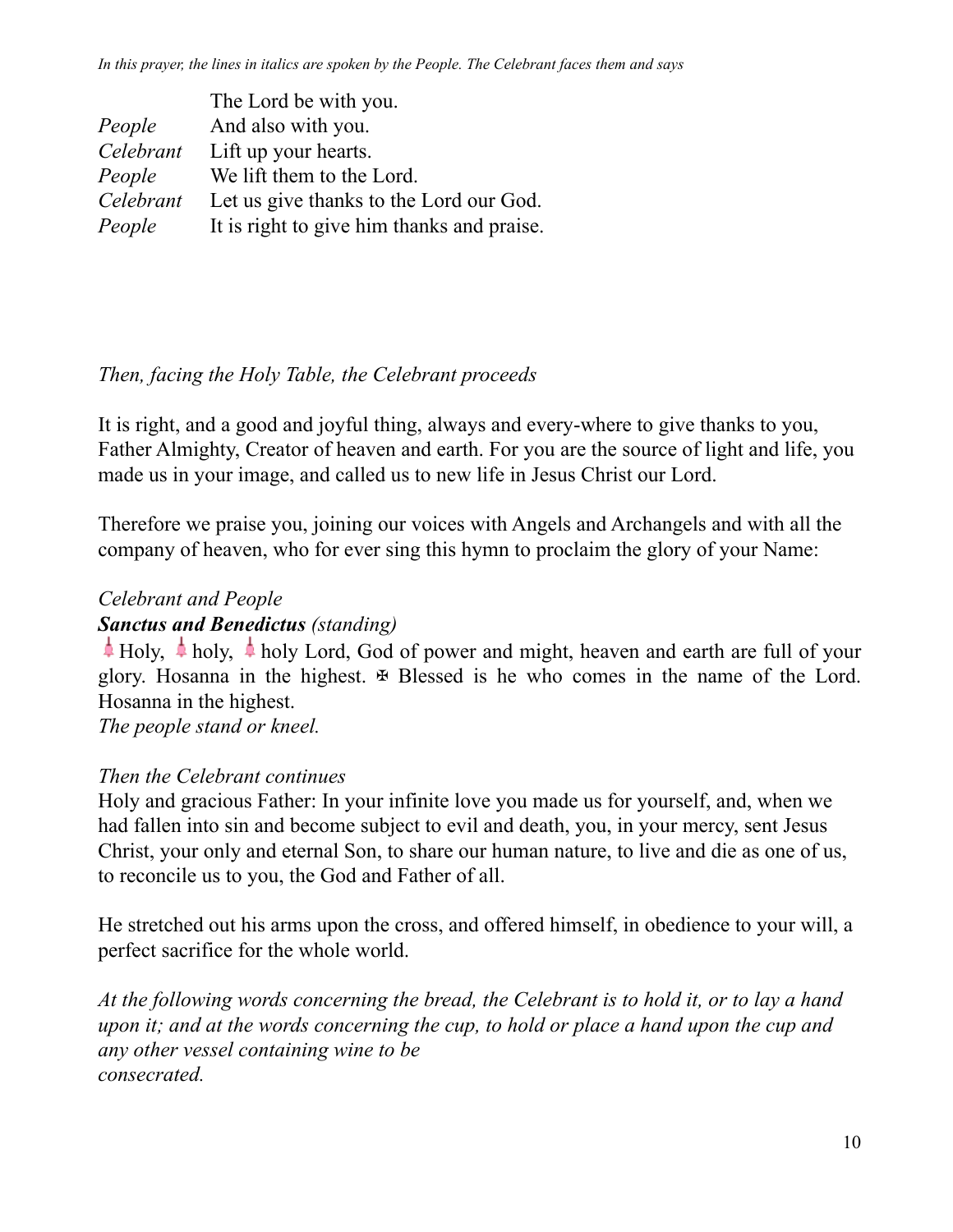On the night he was handed over to suffering and death, our Lord Jesus Christ took bread; and when he had given thanks to you, he broke it, and gave it to his disciples, and said, "Take, eat: This is my Body, which is given for you. Do this for the remembrance of me."  $\stackrel{\bullet}{\bullet} \mathbb{F}$ 

After supper he took the cup of wine; and when he had given thanks, he gave it to them, and said, "Drink this, all of you: This is my Blood of the new Covenant, which is shed for you and for many for the forgiveness of sins. Whenever you drink it, do this for the remembrance of me."  $\stackrel{\bullet}{\bullet} \mathbb{F}$ 

Therefore we proclaim the mystery of faith:

*Celebrant and People* Christ has died. Christ is risen. Christ will come again.

#### *The Celebrant continues*

We celebrate the memorial of our redemption, O Father, in this sacrifice of praise and thanksgiving. Recalling his death, resurrection, and ascension, we offer you these gifts.

Sanctify them by your Holy Spirit to be for your people the Body and Blood of your Son, the holy food and drink of new and unending life in him. Sanctify us also that we may faithfully receive this holy Sacrament, and serve you in unity, constancy, and peace; and at the last day bring us with all your saints into the joy of your eternal kingdom.

All this we ask through your Son Jesus Christ: By him, and with him, and in him, in the unity of the Holy Spirit all honor and glory is yours, Almighty Father, now and for ever. AMEN.  $\frac{1}{2}$ 

And now, as our Savior Christ has taught us, we are bold to say, *People and Celebrant*

#### **The Lord's Prayer**

Our Father, who art in heaven, hallowed be thy Name, thy kingdom come, thy will be done, on earth as it is in heaven. Give us this day our daily bread. And forgive us our trespasses, as we forgive those who trespass against us. And lead us not into temptation but deliver us from evil. For thine is the kingdom, and the power, and the glory, for ever and ever. Amen.

#### **The Breaking of the Bread**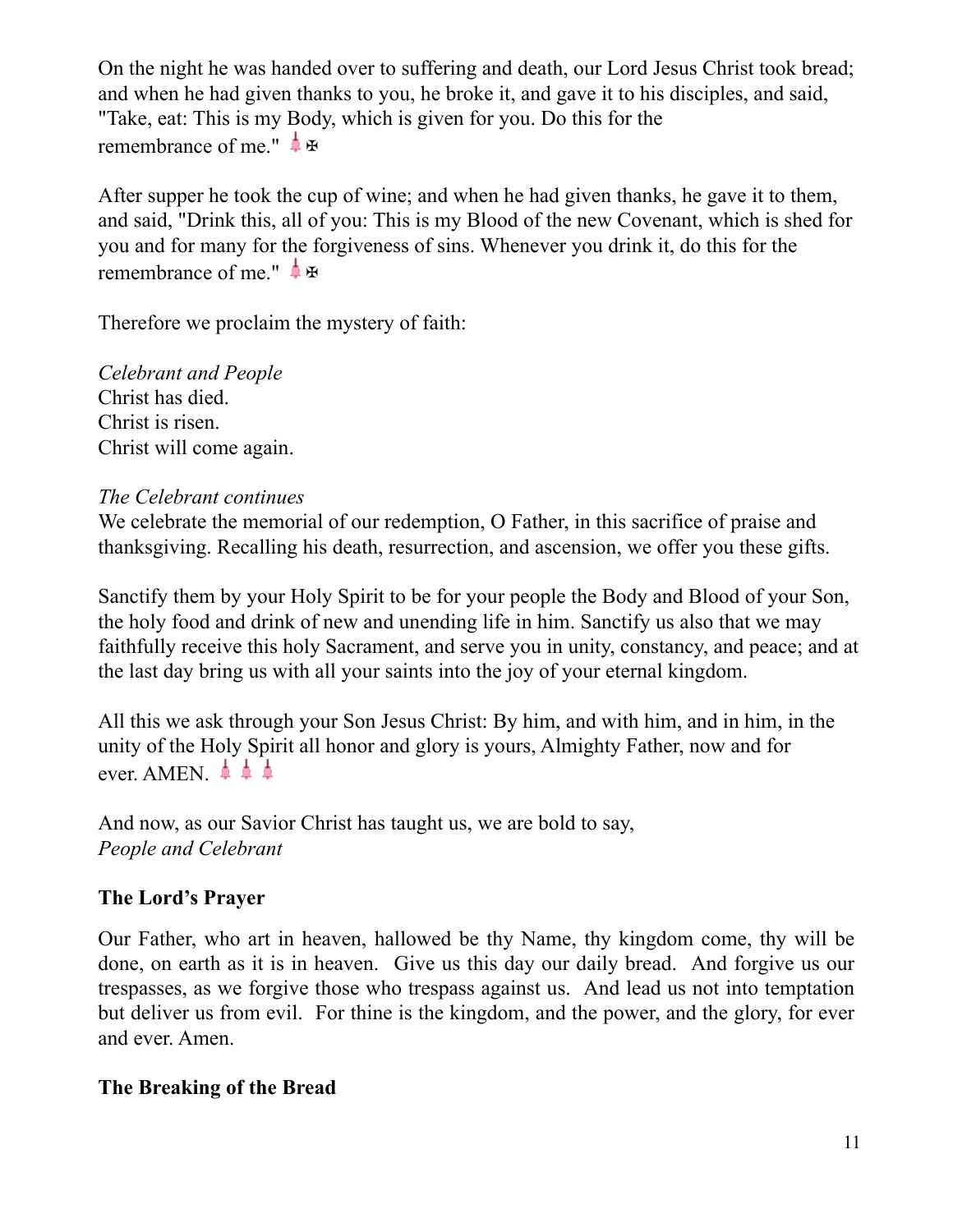**Celebrant:** Alleluia! Christ our Passover is sacrificed for us. **People:** *Therefore let us keep the feast, Alleluia.* 

# *Lord, I am not worthy that thou should come under my roof, but only say the word, and my soul shall be healed.*

*The Celebrant says the following Invitation*

The Gifts of God for the People of God. Take them in remembrance that Christ died for you, and feed on him in your hearts by faith, with thanksgiving.

#### **Holy Communion Hymn H324 "Let All Mortal Flesh Keep Silence"**

- 1. Let all mortal flesh keep silence, And with fear and trembling stand; Ponder nothing earthly minded, For with blessing in His hand, Christ our God to earth descendeth, Our full homage to demand.
- 2. King of kings, yet born of Mary, As of old on earth He stood, Lord of lords, in human vesture, In the body and the blood; He will give to all the faithful His own self for heavenly food.
- 3. Rank on rank the host of Heaven Spreads its vanguard on the way, As the Light of light descendeth From the realms of endless day, That the powers of hell may vanish As the darkness clears away.
- 4. At His feet the six wingèd seraph, Cherubim with sleepless eye, Veil their faces to the presence, As with ceaseless voice they cry: Alleluia, Alleluia Alleluia, Lord Most High!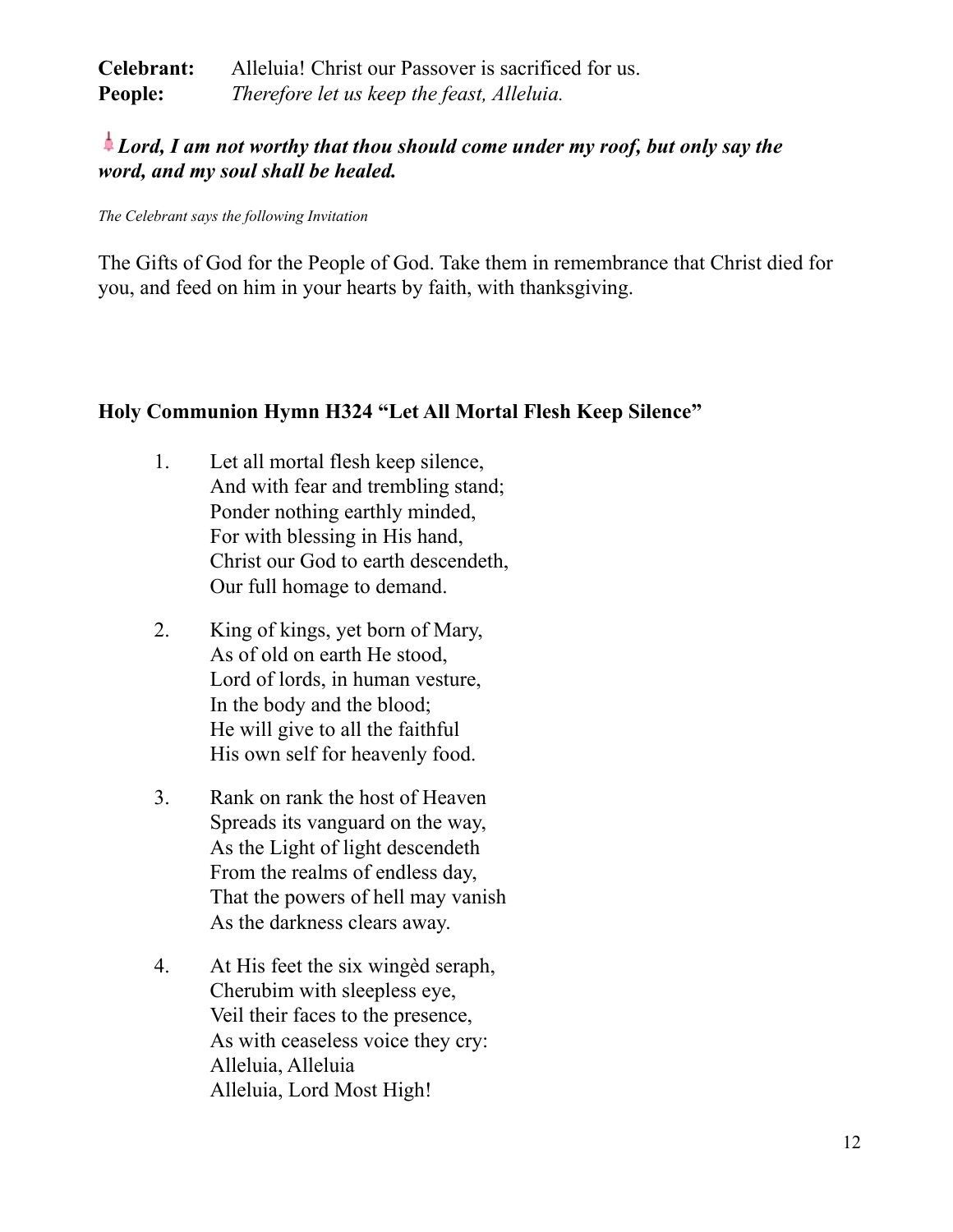#### *After Communion, the Celebrant says*

Let us pray. Almighty and everliving God, we thank you for feeding us with the spiritual food of the most – precious Body and Blood of your Son our Savior Jesus Christ; and for assuring us in these holy mysteries that we are living members of the Body of your Son, and heirs of your eternal kingdom. And now, Father, send us out to do the work you have given us to do, to love and serve you as faithful witnesses of Christ our Lord. To him, to you, and to the Holy Spirit, be honor and glory, now and for ever. Amen.

#### **The Blessing**

#### **Closing Hymn AAHH 157 "To God Be The Glory***"*

1. To God be the glory, Great things He has done; So loved He the world That He gave us His Son, Who yielded His life An atonement for sin, And opened the life gate That all may go in.

#### *Refrain*

Praise the Lord, praise the Lord, Let the earth hear His voice! Praise the Lord, praise the Lord, Let the people rejoice! O come to the Father, Through Jesus the Son, And give Him the glory, Great things He has done.

3. O perfect redemption, The purchase of blood, To every believer The promise of God; The vilest offender Who truly believes,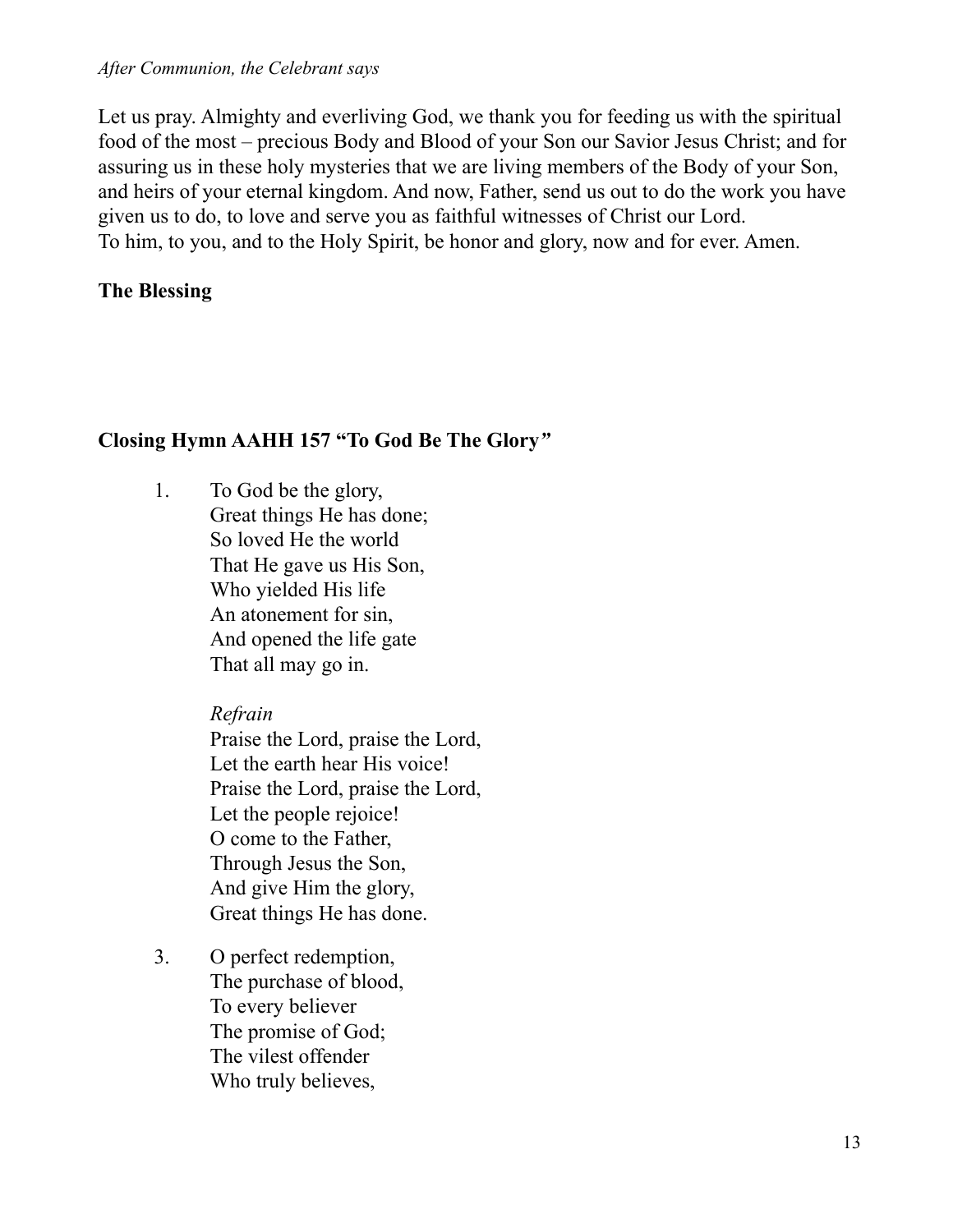That moment from Jesus A pardon receives. *Refrain*

3. Great things He has taught us, Great things He has done, And great our rejoicing Through Jesus the Son; But purer, and higher, And greater will be Our wonder, our transport, When Jesus we see. *Refrain*

#### *The Priest, dismisses them with these words*

**Celebrant:** Let us go forth into the world, rejoicing in the power of the Spirit. **People:** *Thanks be to God. Alleluia, Alleluia.* 



**Bible Study:** Bible Study will take place on Wednesday at 7:30pm. Zoom or zoom call # **1-301-715-8592, then enter 3282285640# listen for prompt and go straight to 136951#**  [https://us02web.zoom.us/j/3282285640?pwd=bjZhMUhtclNtRkJJMF REZXI5 dng1QT09](https://us02web.zoom.us/j/3282285640?pwd=bjZhMUhtclNtRkJJMF%2520REZXI5%2520dng1QT09%2520)  - **Meeting ID: 328 228 5640 Password: 7TdyBW**

For Wednesday Bible Study read through Sunday's readings. The zoom link will be sent with the Bible Study outline.

**COMMUNITY YARD SALE/GRAB & GO FISH FRY:** Epiphany Episcopal Church will hold a combination Community Yard Sale and Grab & Go Fish Fry on Saturday, August 6, 2022 at Canterbury Hall, 3125 Ritchie Road, Forestville, MD 20747. Please come out and support this family friendly event.

**COMMUNITY YARD SALE:** Pre-order your table space: **COST**: A non-refundable fee of \$35 per table space, which includes table & chair setup. **TIME:** 9:00 a.m. - 2:00 p.m. Vendors may begin setting up at 8:00 a.m.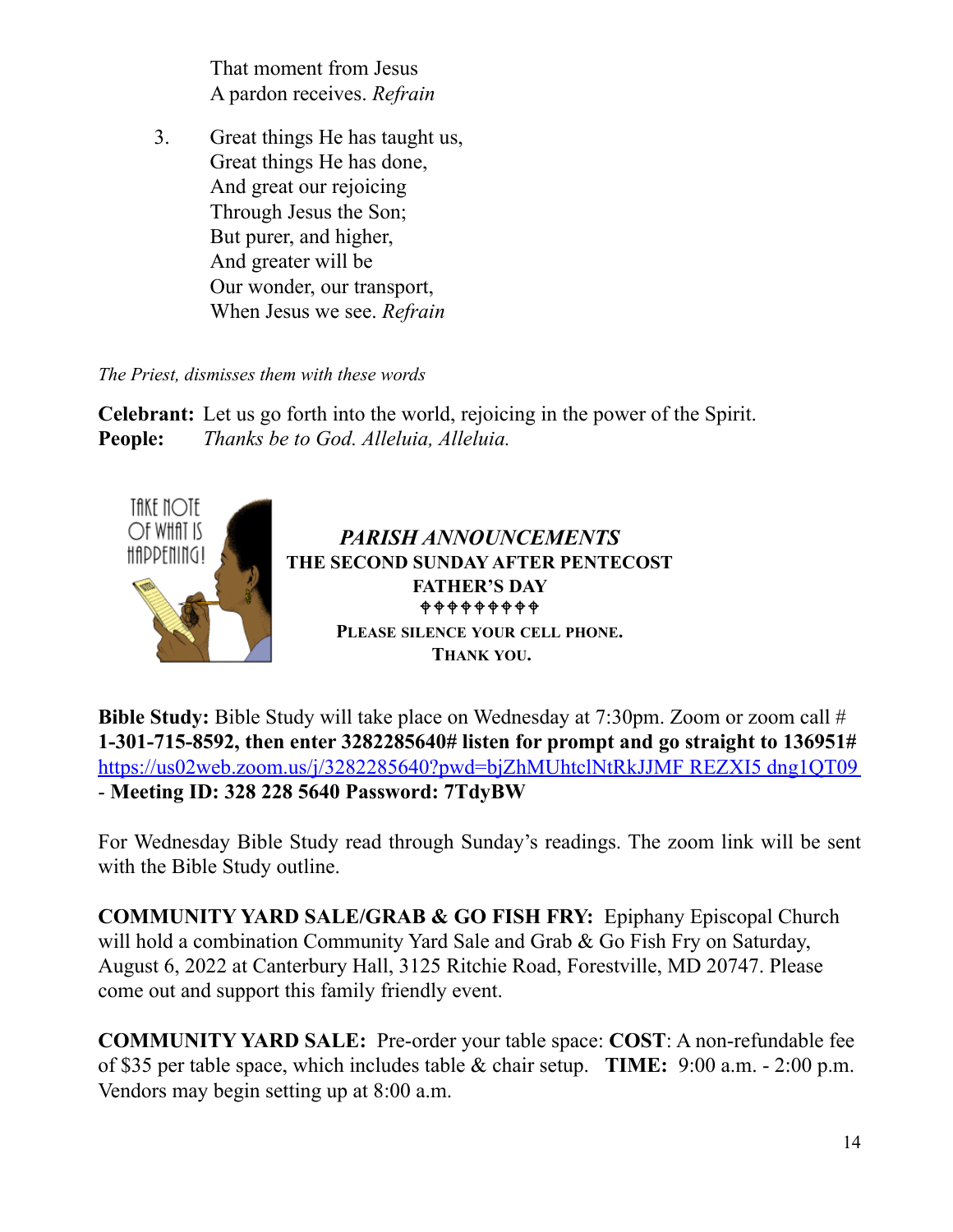**GRAB & GO FISH FRY:** Pre-ordered Fish Dinners (\$15) and Fish Sandwiches (\$10) will be distributed from 11:00 - 3:00 p.m.

**PAYMENT:** All orders and payments must be made online. Make your reservation now for a table space and pre-order your Fish Dinner and/or Fish Sandwich at **[https://](https://faithlife.com/9589275/give) [faithlife.com/9589275/give](https://faithlife.com/9589275/give)**.. Be sure to print out your receipt.

## **CONTACTS: Stewart Thomas** (703) 861-2429, **Randy Maxwell** (301) 509-9539, **Cheryl Maxwell** (301) 509-9512, **Darlene Nielsen** (240) 535-2711, **Wilma Marks** (240) 435-9797, **Joel Robertson** (301) 693-0382 and **Erline Vaughan** (301) 357-4281

**Food Bank:** The committee is still collecting non-perishable food items or cash contribution to continue the food pantry ministry that has now taken off. If you wish to drop food items, please call Alethea Long-Green/Cheryl Maxwell/Wendy DalMolin and someone will be present at the Parish Hall to receive food items. For cash donation please indicate in the memo column of your check or envelope or make direct contribution through e-giving. Thanks.

**Parish Vacancy:** We are still in need of a part-time Property Administrator. If you or someone in your network are interested in applying for this position, please forward resume and a letter of interest to Rev. Prince Decker, prince  $\frac{decker@verizon.net}{decerizon.net}$ , 301-379-8951.

#### **WORSHIP SCHEDULE & CALENDAR**

| June 19   | Pentecost II 9:30am In-Person and Zoom                |
|-----------|-------------------------------------------------------|
| June 22   | Bible Study @ 7:30pm $-$ <b>Zoom</b>                  |
| June $26$ | Pentecost III @ $9:30$ am - <b>In-Person and Zoom</b> |
| June 29   | Bible Study $\omega$ 7:30pm - <b>Zoom</b>             |

# **June Birthdays and Anniversaries**

| Mila Decker                 | 6/7  |
|-----------------------------|------|
| Mr. Jacob Staples-Williams  | 6/8  |
| Mr. Remo DalMolin           | 6/10 |
| Mr. Lloyd Cummings          | 6/13 |
| Mrs. Josephine Gordon       | 6/13 |
| Mr. Jada Allbritton         | 6/14 |
| Mrs. Sonia Staples-Williams | 6/17 |
| Mr. Emmanuel Staples-Bloom  | 6/21 |
| Clarel Wilkins-Jones        | 6/24 |
| Ms, Thierry Robertson       | 6/25 |